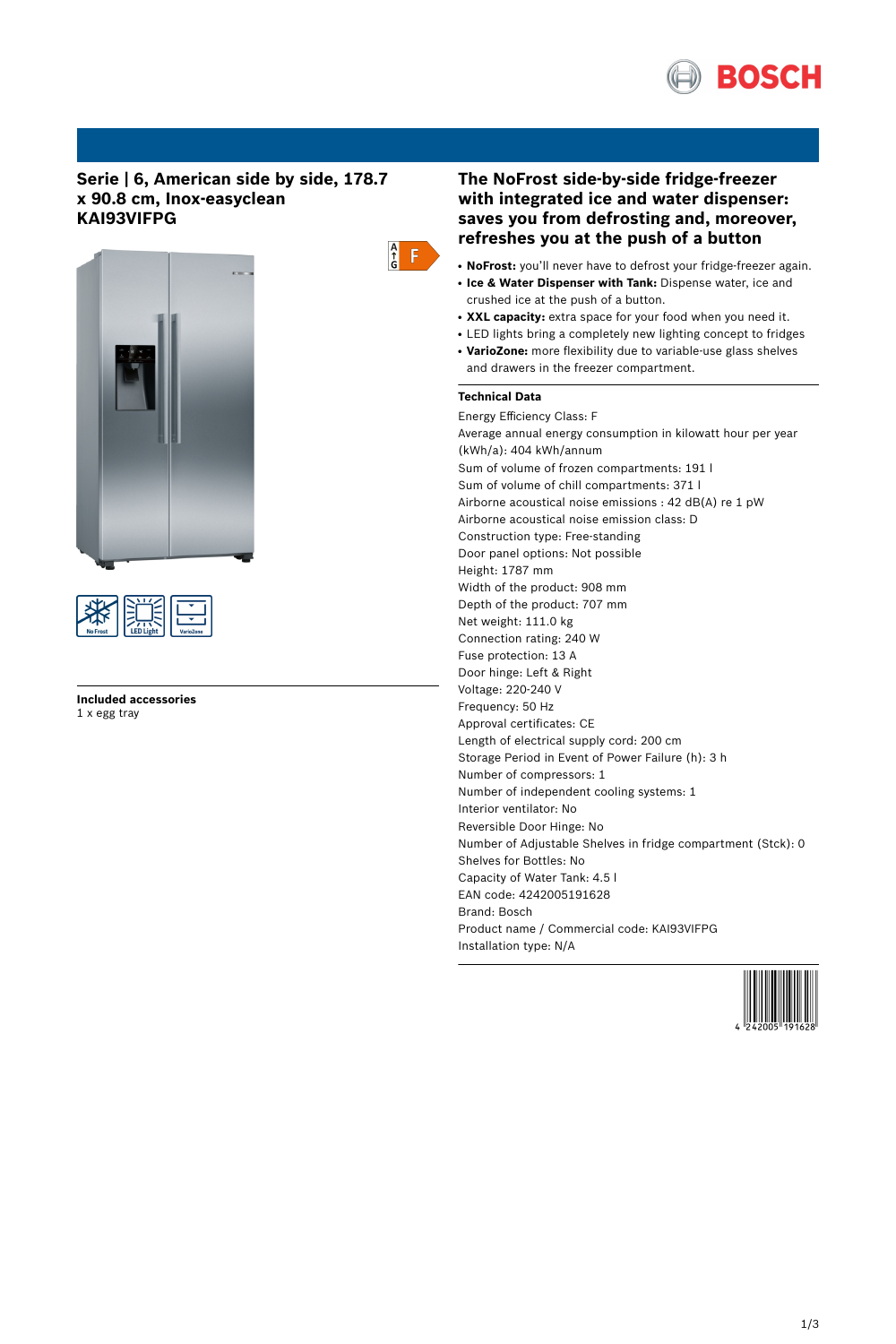

**Serie | 6, American side by side, 178.7 x 90.8 cm, Inox-easyclean KAI93VIFPG**

**The NoFrost side-by-side fridge-freezer with integrated ice and water dispenser: saves you from defrosting and, moreover, refreshes you at the push of a button**

- KAI93VIFPG
- No Frost, American-style fridge freezer
- High-door design Stainless Steel EasyClean

#### **Functions**

- Stainless Steel EasyClean doors and grey side panels
- Aluminium Vertical door handle
- Bright interior LED fridge light

#### **Design features**

- No Frost, never have to defrost ever again
- In-door electronic LCD display of fridge and freezer tempratures
- Separate temperature control for cooling and freezing section
- Super Cooling: automatic deactivation
- SuperFreezing function with automatic deactivation
- Optical and accoustical

# **Ice and Water**

- <sup>4</sup> litre water tank integrated under shelf
- Automatic ice cube maker
- Illuminated water and ice dispenser
- Ice cube output: 0.9 kg/24 hours

#### **Design features**

- MultiAirflow system improves circulation of air around the fridge
- <sup>5</sup> safety glass shelves
- <sup>2</sup> removable door storage compartments.

#### **Freshness System**

- <sup>2</sup> MultiBox drawers on rails - Transparent drawers with <sup>a</sup> corrugated bottom, ideal for storing fruits and vegetables.

## **Food freshness system**

- <sup>2</sup> freezer drawers
- <sup>3</sup> safety glass trays there of <sup>0</sup> height adjustable

#### **Key features - Fridge section**

- <sup>4</sup> height adjustable feet

#### **Dimension and installation**

- Dimensions: 178.7 cm H x 90.8 cm W x 70.7 cm D
- Connection value <sup>240</sup> <sup>W</sup>
- 220 240 V

#### **Key features - Freezer section**

#### **Included accessories**

## **Country Specific Options**

- Based on the results of the standard 24-hour test. Actual consumption depends on usage/position of the appliance.

# **Design features**

# **Dimension and installation**

## **Additional features**

- Interior design with metal applications
- Automatic defrost fridge
- MultiBox the special compartment in the door
- Ice cube tray, egg tray

# **Performance and Consumption**

- EU19\_EEK\_D: F
- Total Volume : <sup>562</sup> <sup>l</sup>
- Net Fridge Volume : <sup>371</sup> <sup>l</sup>
- Net Freezer Volume : <sup>191</sup> <sup>l</sup>
- Freezing capacity 24h : <sup>11</sup> kg
- Annual Energy Consumption: <sup>404</sup> kWh/a
- Climate Class: SN-T
- EU19\_Fast freezer facility\_D
- Noise Level : <sup>42</sup> dB , EU19\_Noise emission class\_D: <sup>D</sup>
- Temperature rise time : EU19\_Temperature rise time\_D: 5.5 <sup>H</sup>